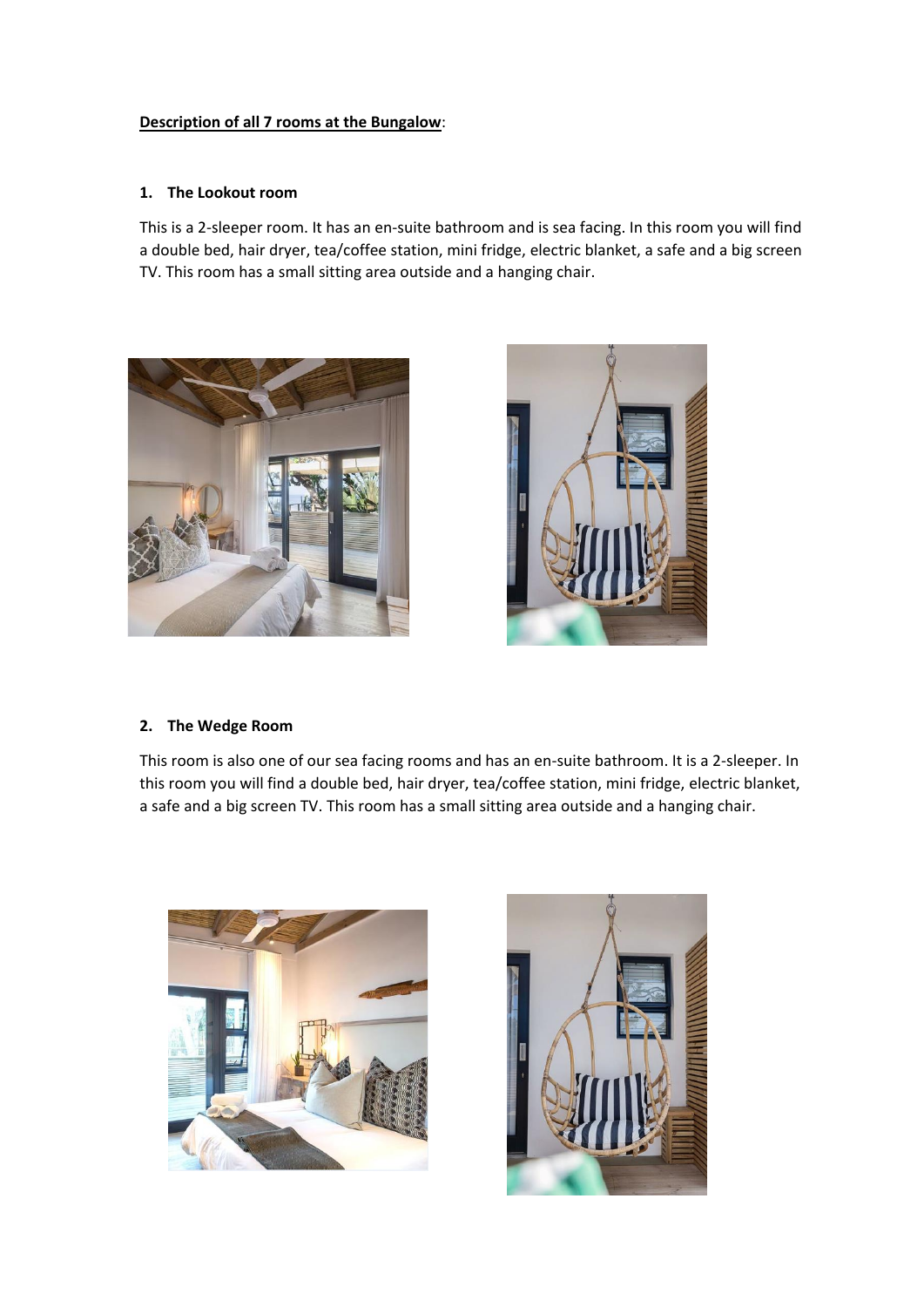## **3. The Hobie Room**

This room is also one of our sea facing rooms and has an en-suite bathroom. It is a 2-sleeper. In this room you will find a double bed, hair dryer, tea/coffee station, mini fridge, electric blanket, a safe and a big screen TV. This room has a small sitting area outside and a hanging chair.



## **4. Cliff Side 1**

This room has an en-suite bathroom. This room sleeps up to 4 people. There are 2 single beds next to each other and then there is a bunk bed with two single beds (one at the top and one at the bottom). You will find a hair dryer in the room. There is a safe and and tea/coffee station in the room.

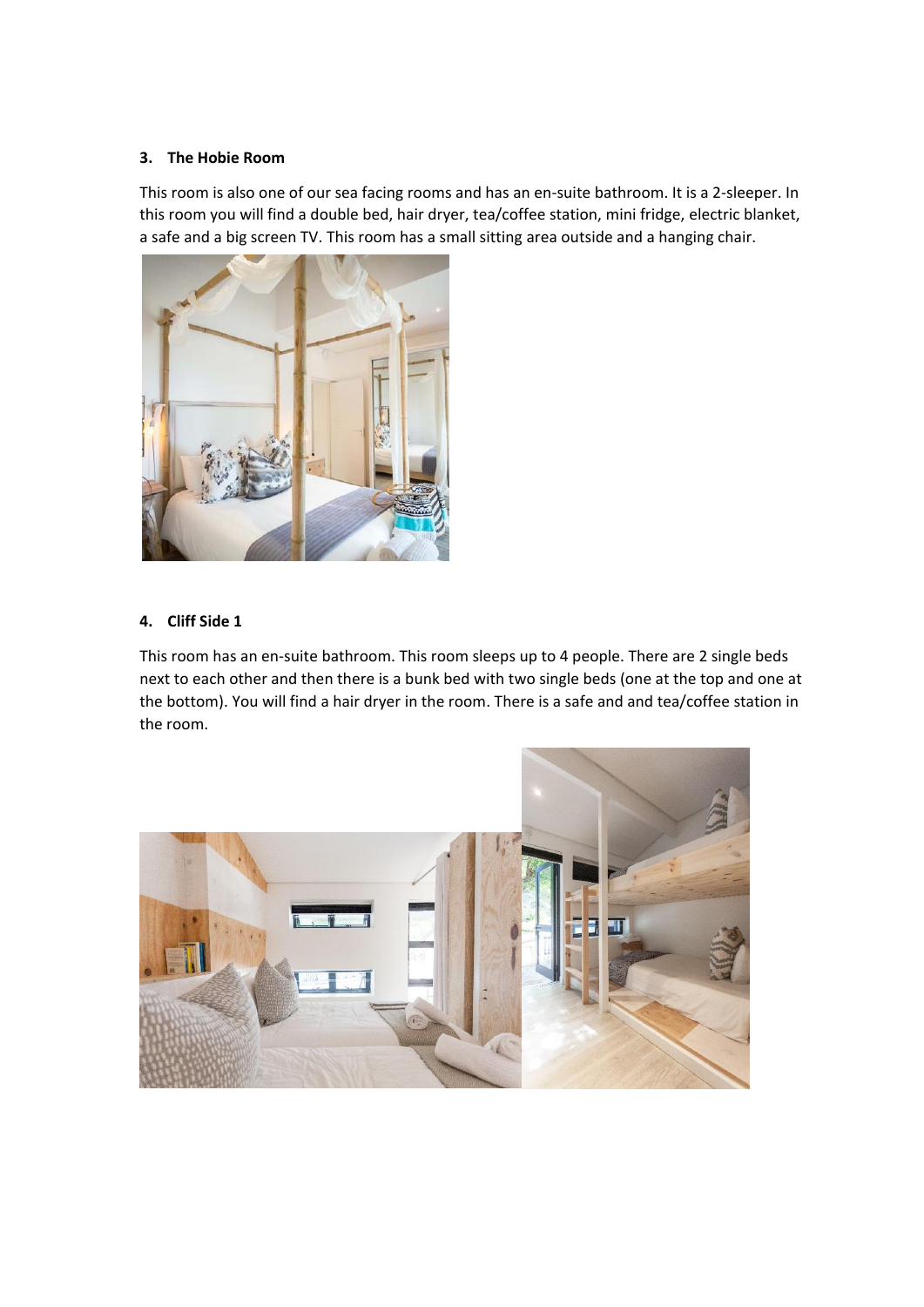## **5. Cliff Side 2**

This room has an en-suite bathroom. This room sleeps up to 4 people. There is a double bed in the room and then on the other side of the room, there are 2 single beds. You will find a hair dryer in the room. There is a safe and a tea/coffee station in the room.



## **6. The Spot (Family Room)**

This room is our family room. It can sleep up to 6 people. There is a double bed upstairs and a bathroom and then the pod bunk beds that sleep 4 and a bathroom downstairs. There is a kitchenette and a little living area as well as a spacious deck overlooking the beach. There is a safe, and a hair dryer in the room.



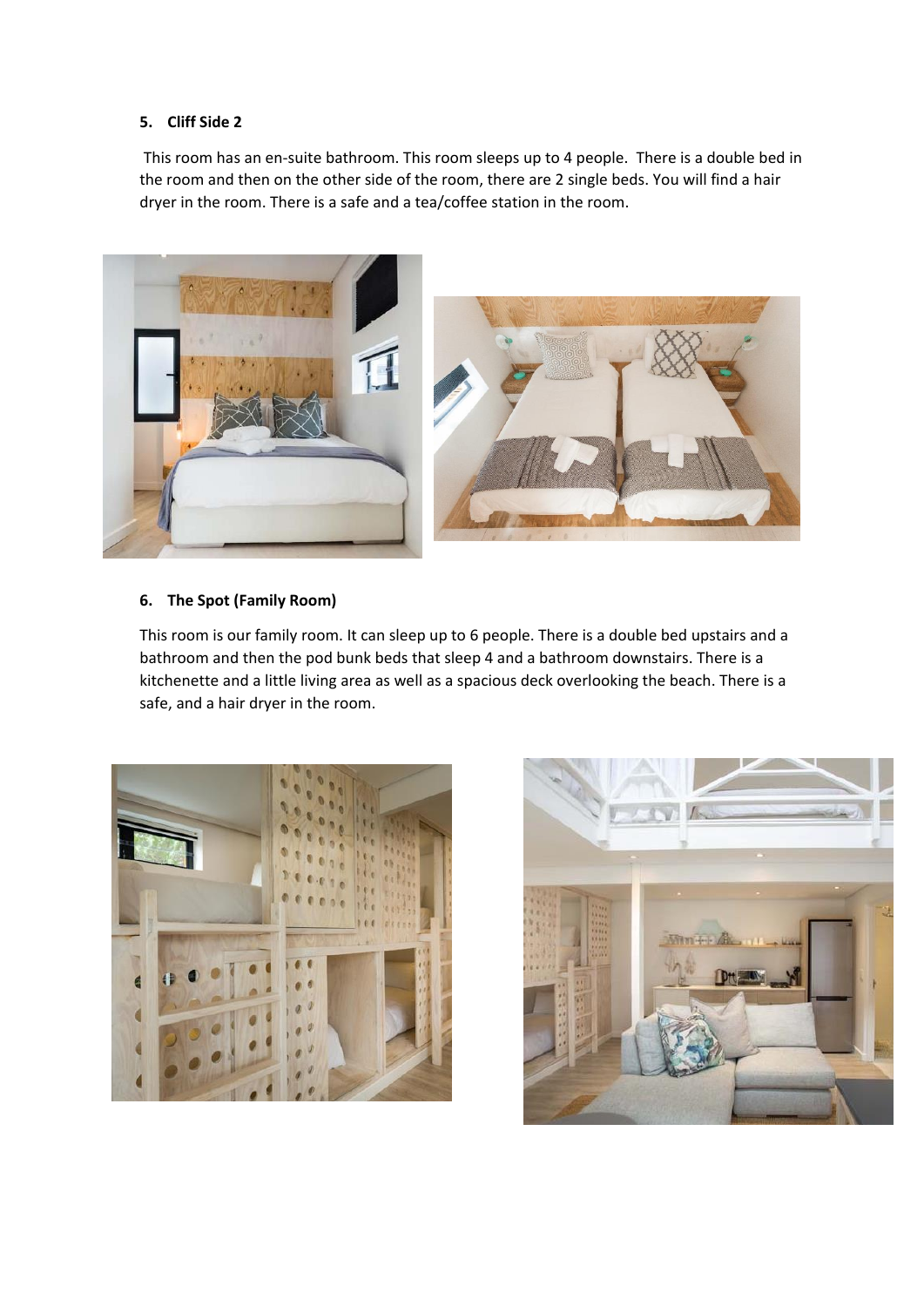

All the above rooms have access to a little self-catering kitchen in the courtyard that has all the basics you would need. We also have two braai areas and a Boma. The bar and restaurant are also on the property. All the room rates include breakfast and tea/coffees.

# **7. Cliff Side 3**

This room has an en-suite bathroom. This room sleeps up to 4 people. There is a king bed in the room. You will find a hair dryer in the room. There is a safe and a tea/coffee station in the room.